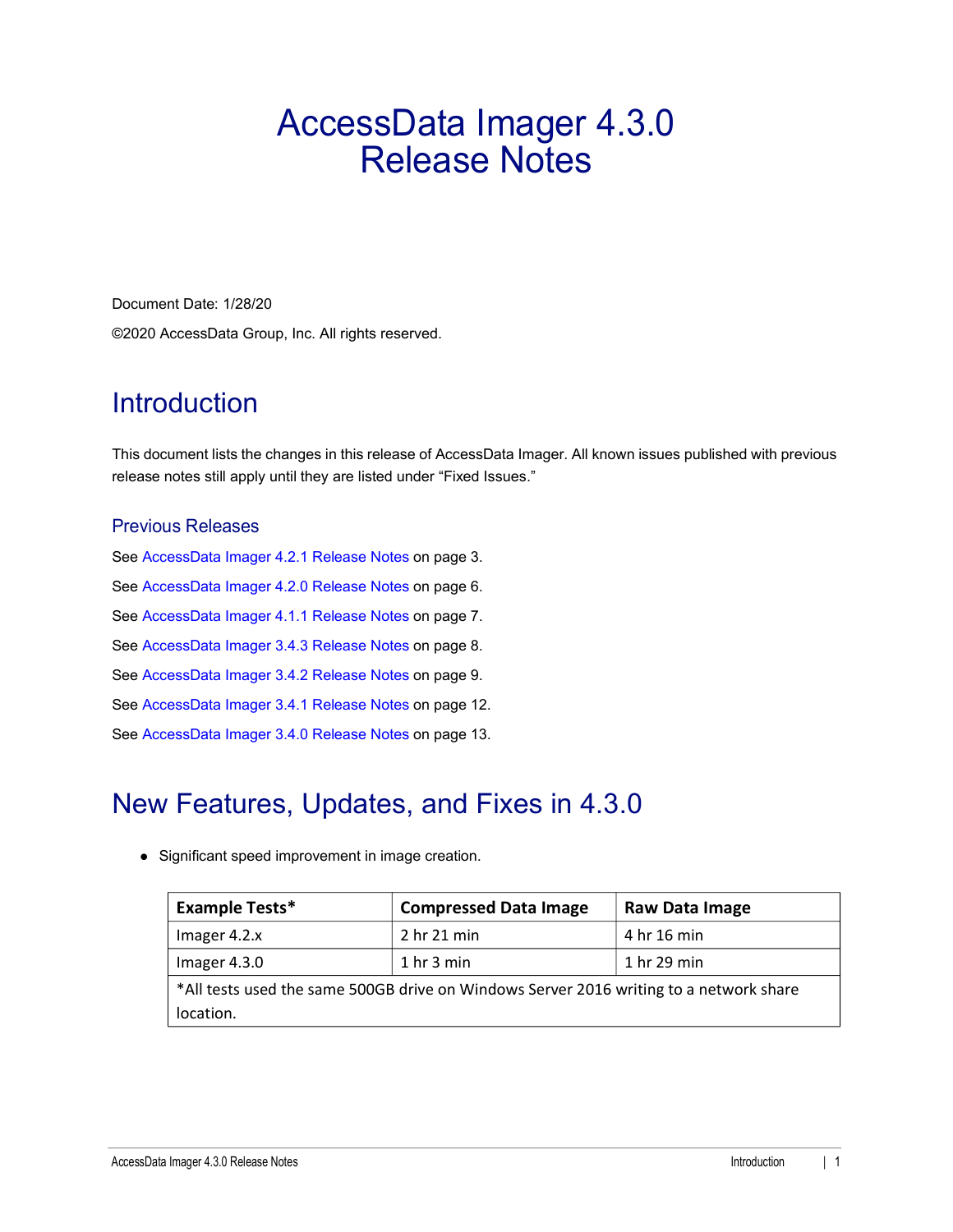• Support for XFS file system.

| AccessData FTK Imager 4.3.0.18 |
|--------------------------------|
| Mode<br>Eile<br>View<br>Help   |
| 4844414558585                  |
| <b>Evidence Tree</b><br>×      |
| ⊟… Sonal xfs.img               |
| ட்⊢ r NONAME [xfs]             |
| e in<br>root                   |
| boot                           |
| dev                            |
| etc<br>$\overline{+}$          |
| home<br>ஈ                      |
| media                          |
| mnt<br>Ŧ                       |
| Ŧ<br>opt                       |
| proc                           |
| root<br>$\mathbf{H}$           |
| run                            |
| SIV                            |
| sys                            |
| tmp<br>⊞                       |
| $\overline{+}$<br>usr          |
| ஈ<br>var                       |
|                                |

• Support for APFS file system.



 Encrypted Apple File System (APFS) volumes (other than volumes encrypted by chip internal to Mac systems) can now be decrypted. (FC-4 / FC-228)

For APFS volumes encrypted by the Apple T2 chip, the best practice would be to acquire the hard drive data while still internal to the system that encrypted it.

• Improved handling of APFS partition detection and decryption of certain APFS images. (FC-228 / FC-234)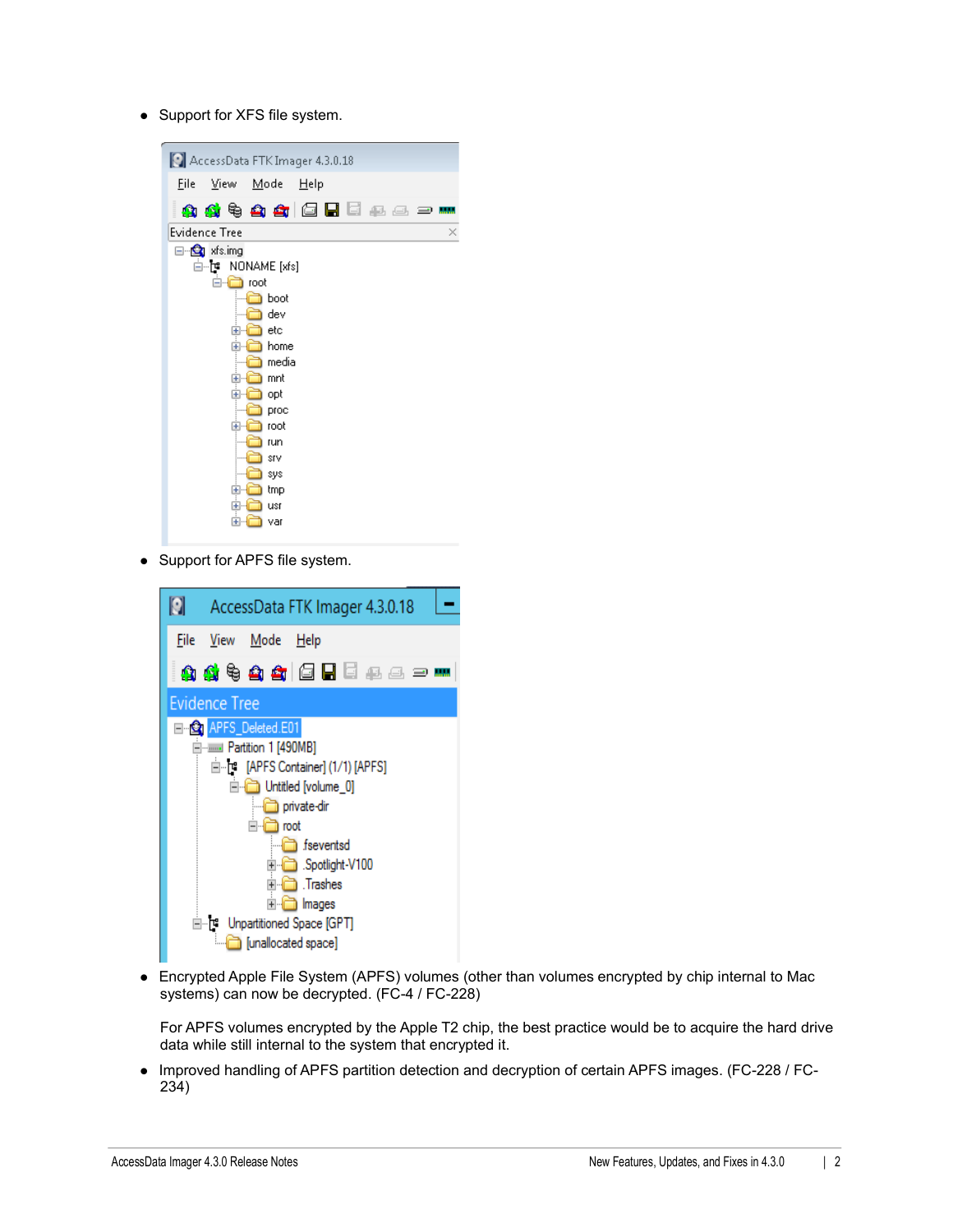# <span id="page-2-0"></span>AccessData Imager 4.2.1 Release Notes

Document Date: 3/6/2019 ©2019 AccessData Group, Inc. All rights reserved.

## **Introduction**

This document lists the changes in this release of AccessData Imager. All known issues published with previous release notes still apply until they are listed under "Fixed Issues."

### Previous Releases

[See AccessData Imager 4.2.0 Release Notes on page](#page-5-0) 6. [See AccessData Imager 4.1.1 Release Notes on page](#page-6-0) 7. [See AccessData Imager 3.4.3 Release Notes on page](#page-7-0) 8. [See AccessData Imager 3.4.2 Release Notes on page](#page-8-0) 9. [See AccessData Imager 3.4.1 Release Notes on page](#page-11-0) 12. [See AccessData Imager 3.4.0 Release Notes on page](#page-12-0) 13.

# New Features, Updates, and Fixes in 4.2.1

- Support for 7zip and RAR expansion are now available in the free version of Imager. (12427)
- Refer to the FTK 7.0 Release Notes for additional file system improvements and fixes.

## Important Things to Know - Imager 4.x

- Image mounting requires the latest Imager drivers be used on the computer. (58791) To ensure the latest drivers are used, complete the following steps:
	- 1. As administrator, open a command prompt, and execute the following commands: sc delete cbdisk sc delete cbdisk2
	- 2. Reboot the computer.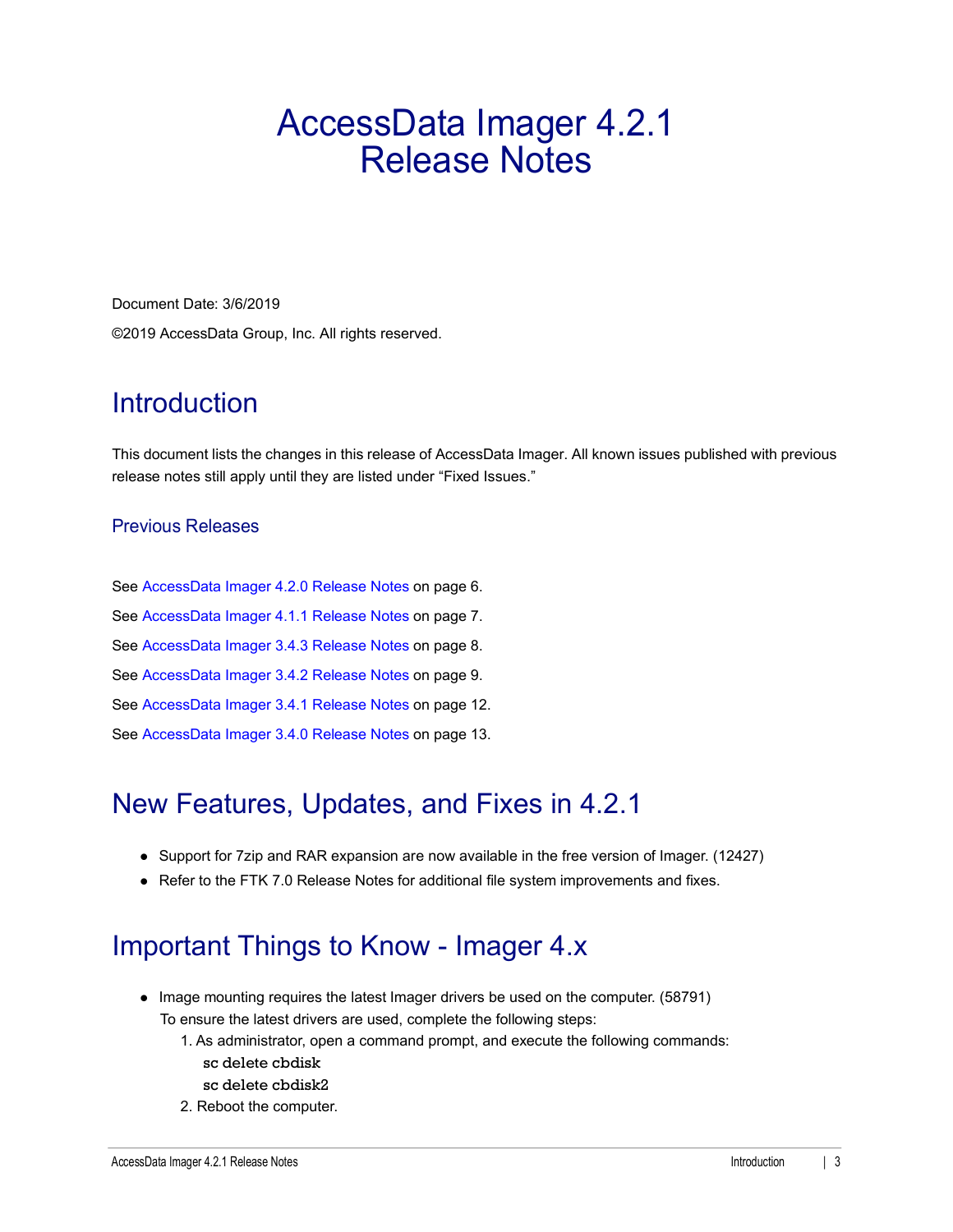- FTK Imager does not have HPA or DCO support but can leverage technology (like some write-blockers) that make the information available during acquisition.
- When installing Imager, a prompt to install device software from the company *EldoS Corporation*  appears. In order to complete the Imager install, you must select the option to *Always trust software from EldoS Corporation* and then click **Install**.

### *Version compatibility*

AccessData has produced a new AD1v4 image format that is different than the previous AD1v3 format. Older versions of AccessData products cannot recognize the new v4 format.

As a result, two versions of Imager are available to download and use:

- $\bullet$  Imager 3.4.0
- Imager  $3.4.2$  (and later  $3.4.3$ ,  $4.1.1$ )

Use the following table to understand which products can use which AD1 format.

#### **AD1 Image versions and supported applications**

| Imager $3.4.1$ , $4.x$ , and later<br>$\bullet$ FTK 6.0 and later<br>Summation 6.0 and later<br>• eDiscovery 6.0 and later | If you create an AD1 using one of these products, it is created only in<br>the new v4 format.<br>• These products can read either AD1v3 or AD1v4 image files.                                                                                                                                          |
|----------------------------------------------------------------------------------------------------------------------------|--------------------------------------------------------------------------------------------------------------------------------------------------------------------------------------------------------------------------------------------------------------------------------------------------------|
| Imager $3.4.0$                                                                                                             | • This version can read either AD1v3 or AD1v4 files but creates only<br>AD1v3 files.<br>Use this version when working with AD1 files for 5.x versions of FTK,<br>Summation, or eDiscovery<br>• You can use this version to open an AD1 $\nu$ 4 file and save it as an AD1 $\nu$ 3<br>file. (See below) |
| $\bullet$ FTK 5.x and earlier<br>Summation 5.x and earlier<br>eDiscovery 5.x and earlier<br>Imager 3.3.x and earlier       | These products can read only AD1v3 files.<br>These products can create only AD1v3 files.<br>$\bullet$                                                                                                                                                                                                  |

### Converting v4 image files to v3

It is important to note that AD1 files created in 6.x versions of FTK, Summation, or eDiscovery are the v4 format and cannot be read by 5.x versions and earlier of those products as well as Imager 3.3.x and earlier. Using an older version of Imager will result in an "Image detection failed" error.

However, you can open a v4 file in Imager 3.4.0 (only) and save it as a v3 file.

To use Imager 3.4.0 or 4.x to convert a v4 file to a v3 file, note the following:

- The verification hashes will be different because a v4 AD1 includes GUID tables that get hashed.
- To avoid having the top-level (file system) node's name changed, the AD1 should be created by doing the following:
	- Correct: **File > Create Disk Image** (follow wizard)
	- Incorrect: Add AD1, expand, right click on file system node in tree, Export Logical Image (AD1) **Note:** Note: An AD1 image is not really a disk image even though the option you use is *Create Disk Image*.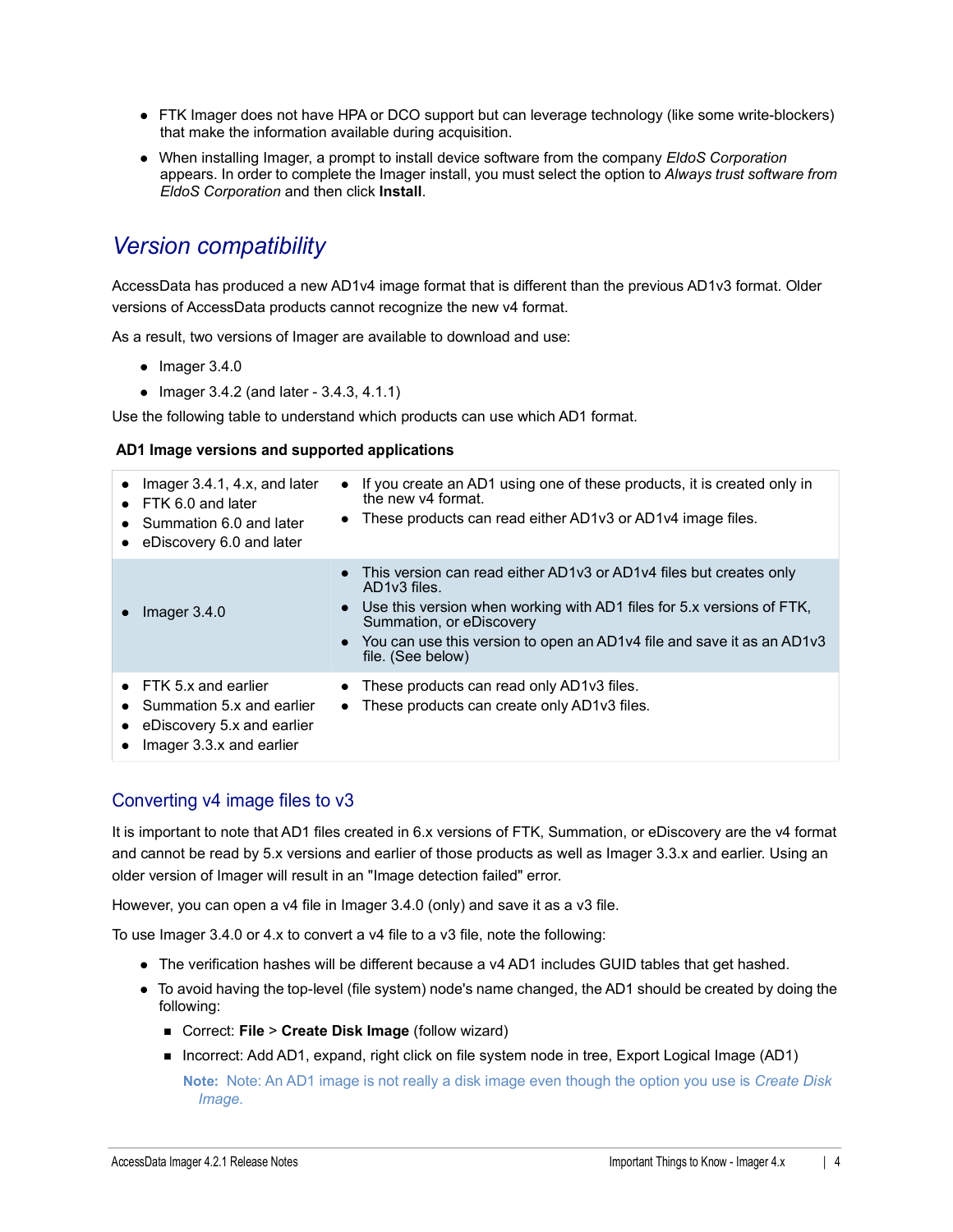### Determining the Version of an Image File

| Θ                |                      |    |                |                |                                  |                |                |                                  |                                    |                     |                |                |                           |                           |                           |                |                      |                           | Hex Workshop - [C:\Forensic_Files\images\ad1\v4\PreciousV4.ad1] |                                | Ξ<br>$\boldsymbol{\mathsf{x}}$ |
|------------------|----------------------|----|----------------|----------------|----------------------------------|----------------|----------------|----------------------------------|------------------------------------|---------------------|----------------|----------------|---------------------------|---------------------------|---------------------------|----------------|----------------------|---------------------------|-----------------------------------------------------------------|--------------------------------|--------------------------------|
|                  | <b>She Edit</b> Disk |    |                |                |                                  |                |                |                                  | Options Tools Plug-Ins Window Help |                     |                |                |                           |                           |                           |                |                      |                           |                                                                 |                                | $ F$ $x$                       |
|                  | 子日も移                 |    |                |                | $\mathbb{R}$ and                 | R.             | ≰⊧             | つぐ                               |                                    | 出相斗之                |                |                | 唱                         |                           |                           | ▽日日            |                      |                           | $\frac{10}{20}$ $\frac{10}{20}$<br>$\bigcirc$ and               |                                |                                |
|                  |                      |    |                |                |                                  |                |                |                                  |                                    |                     |                |                |                           |                           |                           |                |                      |                           |                                                                 |                                |                                |
| ∕                | 陷陷                   | 縣  | $\mathcal{L}$  | Ð              |                                  |                | 變              | 量                                |                                    | <b>Legacy ASCII</b> |                |                | v                         | <b>Isilai</b>             | b                         | <b>BON</b>     |                      |                           | $\cup$                                                          |                                |                                |
|                  |                      |    | $\circ$        | 1              | $\overline{c}$                   | 3              | 4              | 5                                | 6                                  | 7                   | 8              | 9              | $\overline{A}$            | B                         | C                         | D              | E                    | $\mathbf{F}% _{0}$        |                                                                 | 0123456789ABCDEF               |                                |
|                  | 00000140             |    | 0 <sub>0</sub> | 0 <sub>0</sub> | Ō<br>$\Omega$                    | 0 <sub>0</sub> | 0 <sub>0</sub> | 0 <sub>0</sub>                   | 0 <sub>0</sub>                     | 0 <sub>0</sub>      | 0 <sub>0</sub> | 0 <sub>0</sub> | 0 <sub>0</sub>            | 0 <sub>0</sub>            | $\overline{0}$<br>0       | 0 <sub>0</sub> | 0 <sub>0</sub>       | 0 <sub>0</sub>            |                                                                 |                                |                                |
|                  |                      | 50 | 00             | 00             | 0                                | 0<br>O         | 00             | $\Omega$<br>O                    | 0<br>0                             | 0 <sub>0</sub>      | 0 <sub>0</sub> | 0 <sub>0</sub> | $\circ$<br>O              | 0 <sub>0</sub>            | $\circ$<br>0              | 00             | 0 <sup>0</sup>       | 0 <sup>0</sup>            |                                                                 |                                |                                |
|                  | 00000160             |    | 0 <sub>0</sub> | 0 <sub>0</sub> | $\Omega$<br>$\Omega$             | 0 <sub>0</sub> | 0 <sub>0</sub> | $\Omega$<br>$\Omega$             | 00                                 | 0 <sub>0</sub>      | 0 <sub>0</sub> | 0 <sub>0</sub> | $\Omega$<br>$\Omega$      | 00                        | $\Omega$<br>$\Omega$      | 0 <sub>0</sub> | 0 <sup>0</sup>       | 0 <sup>0</sup>            |                                                                 |                                |                                |
|                  | 00000170             |    | 0 <sup>0</sup> | 00             | 0                                | 0<br>0         | 0 <sup>0</sup> | 0<br>0                           | 00                                 | 00                  | 0 <sup>0</sup> | 0 <sub>0</sub> | 0<br>$\Omega$             | 0 <sub>0</sub>            | $\circ$<br>$\overline{0}$ | 00             | 0 <sub>0</sub>       | 00                        |                                                                 |                                |                                |
|                  | 00000180             |    | 0 <sub>0</sub> | 00             | 0<br>0                           | 0 <sub>0</sub> | 0 <sub>0</sub> | $\overline{0}$<br>0              | 00                                 | 0 <sub>0</sub>      | 0 <sub>0</sub> | 0 <sub>0</sub> | 0 <sub>0</sub>            | 0 <sub>0</sub>            | 0 <sup>0</sup>            | 0 <sub>0</sub> | 0 <sup>0</sup>       | 0 <sub>0</sub>            |                                                                 |                                |                                |
|                  | 00000190             |    | 0 <sup>0</sup> | 00             | 0                                | 0<br>n         | 0<br>0         | n<br>0                           | 00                                 | 0 <sub>0</sub>      | 0 <sup>0</sup> | 00             | 0<br>0                    | 00                        | 0<br>0                    | 00             | 0 <sup>0</sup>       | 00                        |                                                                 |                                |                                |
|                  | 000001A0             |    | 00             | 00             | 0<br>$\Omega$                    | 00             | 00             | 0<br>0                           | 00                                 | 00                  | 00             | 00             | 0<br>Ω                    | 00                        | $\circ$<br>0              | 00             | 00                   | 0 <sub>0</sub>            |                                                                 |                                |                                |
|                  | 000001B0             |    | 0 <sup>0</sup> | 0 <sup>0</sup> | 0 <sub>0</sub>                   | 0 <sub>0</sub> | 0 <sub>0</sub> | 0 <sup>0</sup>                   | 0 <sup>0</sup>                     | 0 <sub>0</sub>      | 0 <sup>0</sup> | 0<br>0         | O<br>O                    | 0 <sub>0</sub>            | 0<br>0                    | 00             | 0 <sup>0</sup>       | 0 <sup>0</sup>            |                                                                 |                                |                                |
|                  | 000001C0             |    | 0 <sub>0</sub> | 0 Q            | 0.0                              | 00             | 0 <sub>0</sub> | 00.                              |                                    | 0 <sub>0</sub>      | 00             | 0 <sup>0</sup> | 0<br>0                    | 0 <sub>0</sub>            | $\circ$<br>0              | 00             | 0 <sub>0</sub>       | 00                        |                                                                 |                                |                                |
|                  | 000001D0             |    | 0 <sub>0</sub> | ∕σσ            |                                  | oll down       | $t$ o off      | ზა                               | $\frac{105}{00}$                   | 0 <sub>0</sub>      | 0 <sub>0</sub> | 0 <sub>0</sub> | 0 <sub>0</sub>            | 0 <sub>0</sub>            | 0 <sub>0</sub>            | 0 <sub>0</sub> | 0 <sub>0</sub>       | 0 <sub>0</sub>            |                                                                 |                                |                                |
|                  | 000001E0             |    | oб             | 0 <sup>0</sup> | 0 Q,                             | .0,0           | 00             | 0 <sub>0</sub>                   | 00.                                | 0Q                  | 00             | 0.0            | 0<br>$\Omega$             | 0.0                       | $\Omega$                  | 0.0            | 0<br>$\Omega$        | 00                        |                                                                 |                                |                                |
|                  | 000001F0             |    | 0 <sup>0</sup> | 0 <sup>0</sup> | 00                               | ზზ             |                | y                                |                                    | '00                 |                | σ<br>0         | 8 <sup>n</sup>            | ö                         |                           | đ              |                      | ო                         | .or                                                             |                                |                                |
|                  | 00000200             |    | 41             | 44             |                                  | 4<br>F         | 4<br>7         | 9<br>4                           | 43                                 | 41                  | 4 <sup>c</sup> | 9<br>4         | 4D                        | 41                        | 4                         | 45             | 0 <sup>0</sup>       | 00                        |                                                                 | ADLOGICALIMAGE                 |                                |
|                  | 00000210             |    | 04             | 0 <sub>0</sub> | $\overline{0}$<br>$\overline{0}$ | 00             | 01             | 0 <sub>0</sub>                   | 0 <sup>0</sup>                     | 0 <sub>0</sub>      | 0 <sup>0</sup> | 0 <sub>0</sub> | 01                        | 0 <sub>0</sub>            | 9<br>0                    | 0 <sub>0</sub> | 0 <sub>0</sub>       | 0 <sub>0</sub>            |                                                                 |                                |                                |
|                  | 00000220             |    | 00             | 0 <sub>0</sub> | $\overline{0}$<br>$\overline{0}$ | 00             |                | 01                               | 00                                 | 0 <sub>0</sub>      | 0 <sup>0</sup> | 0 <sup>0</sup> | 0<br>$\overline{0}$       | 0 <sub>0</sub>            | 34                        | 00             | 0 <sub>0</sub>       | 0 <sub>0</sub>            | α.                                                              | 4                              |                                |
|                  | 00000230             |    | 52             | 31             | 0 <sub>0</sub>                   | 0 <sub>0</sub> | 5 <sub>C</sub> | 0 <sub>0</sub>                   | 00                                 | 0 <sub>0</sub>      | 0 <sup>0</sup> | 0 <sub>0</sub> | $\Omega$<br>$\Omega$      | 0 <sub>0</sub>            | 3<br>E                    | 46             | FA                   | 02                        | R1                                                              | $\mathbf{F}$ .                 |                                |
|                  | 02                   | 40 | 00             | 00             | 0<br>0                           | 00             | 00             | 00                               | 00                                 | 00                  | 0 <sub>0</sub> | 0 <sub>0</sub> | 0<br>0                    | 00                        | 4                         | 4 D            | FA                   | 02                        |                                                                 | .GM.                           |                                |
| 0000             | 0250                 |    | 0 <sub>0</sub> | 0 <sub>0</sub> | $\overline{0}$<br>$\overline{0}$ | 0 <sub>0</sub> | 0 <sub>0</sub> | 0 <sub>0</sub>                   | 0 <sub>0</sub>                     | 0 <sub>0</sub>      | 0 <sub>0</sub> | 0 <sub>0</sub> | $\overline{0}$<br>$\circ$ | 0 <sub>0</sub>            | 70                        | 72             | 65                   | 63                        |                                                                 | $\ldots$ prec                  |                                |
|                  | 00000260             |    | 69             | 6F             | 75                               | 73             | 2E             | 30                               | 30                                 | 31                  | 5 <sub>c</sub> | 50             | 61                        | 72                        | 74                        | 69             | 74                   | 69                        |                                                                 | ious.001\Partiti               |                                |
|                  | 00000270             |    | 6F             | 6E             | 2<br>$\overline{0}$              | 31             | 20             | 5B                               | 31                                 | 32                  | 32             | 4D             | 42                        | 5D                        | 5<br>Ċ                    | 54             | 68                   | 65                        |                                                                 | on $1$ [122MB] \The            |                                |
|                  | 0280                 |    | 20             | 50             | 72                               | 65             | 63             | 6<br>9                           | 6F                                 | 75                  | 73             | 20             | 5B                        | 4E                        | 5<br>4                    | 46             | 53                   | 5 <sub>D</sub>            |                                                                 | Precious [NTFS]                |                                |
|                  | 00000290             |    | A <sub>7</sub> | 00             | 00                               | 00             | 00             | 00                               | 00                                 | 0 <sub>0</sub>      | 03             | 0 <sub>0</sub> | 0 <sup>0</sup>            | 00                        | 01                        | 90             | 00                   | 0 <sup>0</sup>            |                                                                 | <b>Contractor</b>              |                                |
|                  | 000002A0             |    | 03             | 0 <sub>0</sub> | $\circ$<br>0                     | 0 <sub>0</sub> | 35             | 31                               | 32                                 | C1                  | 0 <sup>0</sup> | 0 <sub>0</sub> | 0 <sub>0</sub>            | 0 <sub>0</sub>            | 0 <sub>0</sub>            | 0 <sub>0</sub> | 0 <sub>0</sub>       | 03                        |                                                                 | .512                           |                                |
|                  | 000002B0             |    | 0 <sup>0</sup> | 00             | $\circ$<br>0                     | 02             | 90             | 0 <sub>0</sub>                   | 0 <sup>0</sup>                     | 06                  | 00             | 00             | $\circ$<br>0              | 32                        | 35                        | 30             | 35                   | 32                        |                                                                 | . 25052                        |                                |
|                  | 000002C0             |    | 36             | DA             | $\circ$<br>O                     | 00             | 0 <sup>0</sup> | 0<br>0                           | 00                                 | 00                  | 0 <sup>0</sup> | 03             | 0<br>0                    | 0 <sub>0</sub>            | 0 <sup>0</sup>            | 03             | 90                   | 00                        |                                                                 |                                |                                |
|                  | 000002D0             |    | 0 <sub>0</sub> | 05             | $\Omega$<br>$\Omega$             | 0 <sub>0</sub> | $\Omega$<br>0  | 3<br>6                           | 38                                 | 30                  | 39             | 36             | F3                        | 0 <sub>0</sub>            | $\Omega$<br>0             | 00             | 0 <sup>0</sup>       | 00                        |                                                                 | 68096<br>$\sim$ $\sim$ $\sim$  |                                |
|                  | 000002E0             |    | 0 <sub>0</sub> | 00             | 0 <sub>4</sub>                   | 00             | 0 <sub>0</sub> | 0<br>0                           | 04                                 | 90                  | 00             | 0 <sub>0</sub> | 0<br>5                    | 0 <sub>0</sub>            | $\circ$<br>0              | 00             | 66                   | 61                        |                                                                 | fa                             |                                |
|                  | 000002F0             |    | 6 <sup>c</sup> | 73             | 5                                | 13             | 01             |                                  | 0 <sub>0</sub>                     |                     |                |                | 0                         |                           |                           |                |                      |                           |                                                                 |                                |                                |
|                  | 00000300             |    | 90             | 0 <sub>0</sub> | 6<br>0 <sub>0</sub>              | 0 <sup>c</sup> | 0 <sub>0</sub> | 0 <sub>0</sub><br>0 <sup>0</sup> | 0 <sup>0</sup>                     | 0 <sub>0</sub>      | 0 <sub>0</sub> | 0 <sub>0</sub> | $\circ$<br>20             | 01<br>50                  | 0<br>0<br>72              | 00<br>65       | 0 <sub>0</sub><br>63 | 05<br>69                  | lse                                                             | $\ldots$ The                   |                                |
|                  |                      |    |                |                |                                  |                |                |                                  |                                    | 54                  | 68             | 65             |                           |                           |                           |                |                      |                           |                                                                 | Preci                          |                                |
|                  | on Precious V4.      |    |                |                |                                  |                |                |                                  |                                    |                     |                |                |                           |                           |                           |                |                      |                           |                                                                 |                                |                                |
| ×                |                      |    |                |                | $\vee$                           |                |                |                                  | 冊日♪▲  ℡℡……12                       |                     |                |                |                           | ×                         |                           |                |                      |                           |                                                                 |                                |                                |
|                  | <b>Structures</b>    |    |                |                |                                  | 圖              |                |                                  |                                    |                     |                |                |                           | $\ddot{\phantom{1}}$<br>4 | <b>Checksum Results</b>   |                |                      |                           |                                                                 | None                           | $\vee$ X $\approx$ X           |
|                  | Member <sub>16</sub> |    |                |                | Value (dec) $\mathscr P$         |                |                |                                  | Value (hex) $\mathscr P$           |                     | $Size$ $16$    |                |                           |                           | Document                  |                |                      |                           | Algorithm                                                       | Checksum 10                    | Checksum/Dig                   |
|                  |                      |    |                |                |                                  |                |                |                                  |                                    |                     |                |                |                           |                           |                           |                |                      |                           |                                                                 |                                |                                |
|                  |                      |    |                |                |                                  |                |                |                                  |                                    |                     |                |                |                           |                           |                           |                |                      |                           |                                                                 |                                |                                |
|                  |                      |    |                |                |                                  |                |                |                                  |                                    |                     |                |                |                           |                           |                           |                |                      |                           |                                                                 |                                |                                |
|                  |                      |    |                |                |                                  |                |                |                                  |                                    |                     |                |                |                           |                           |                           |                |                      |                           |                                                                 |                                |                                |
|                  |                      |    |                |                |                                  |                |                |                                  |                                    |                     |                |                |                           |                           | $\langle$                 |                |                      |                           |                                                                 |                                | $\,$                           |
|                  |                      |    |                |                |                                  |                |                |                                  |                                    |                     |                |                |                           |                           |                           |                |                      |                           |                                                                 |                                |                                |
| Structure Viewer |                      |    |                |                |                                  |                |                |                                  |                                    |                     |                |                |                           | Results                   |                           |                |                      | Compare <b>C</b> Checksum |                                                                 | Find Bookmarks <b>B</b> Output |                                |
| Ready            |                      |    |                |                |                                  |                |                |                                  |                                    |                     |                |                |                           |                           |                           |                |                      |                           | Cursor: 000002CD    Caret: 00000210                             | 49958983 bytes                 | OVR MOD READ                   |

A hex editor can be used to quickly determine if your AD1 is v3 or v4.

## Comments?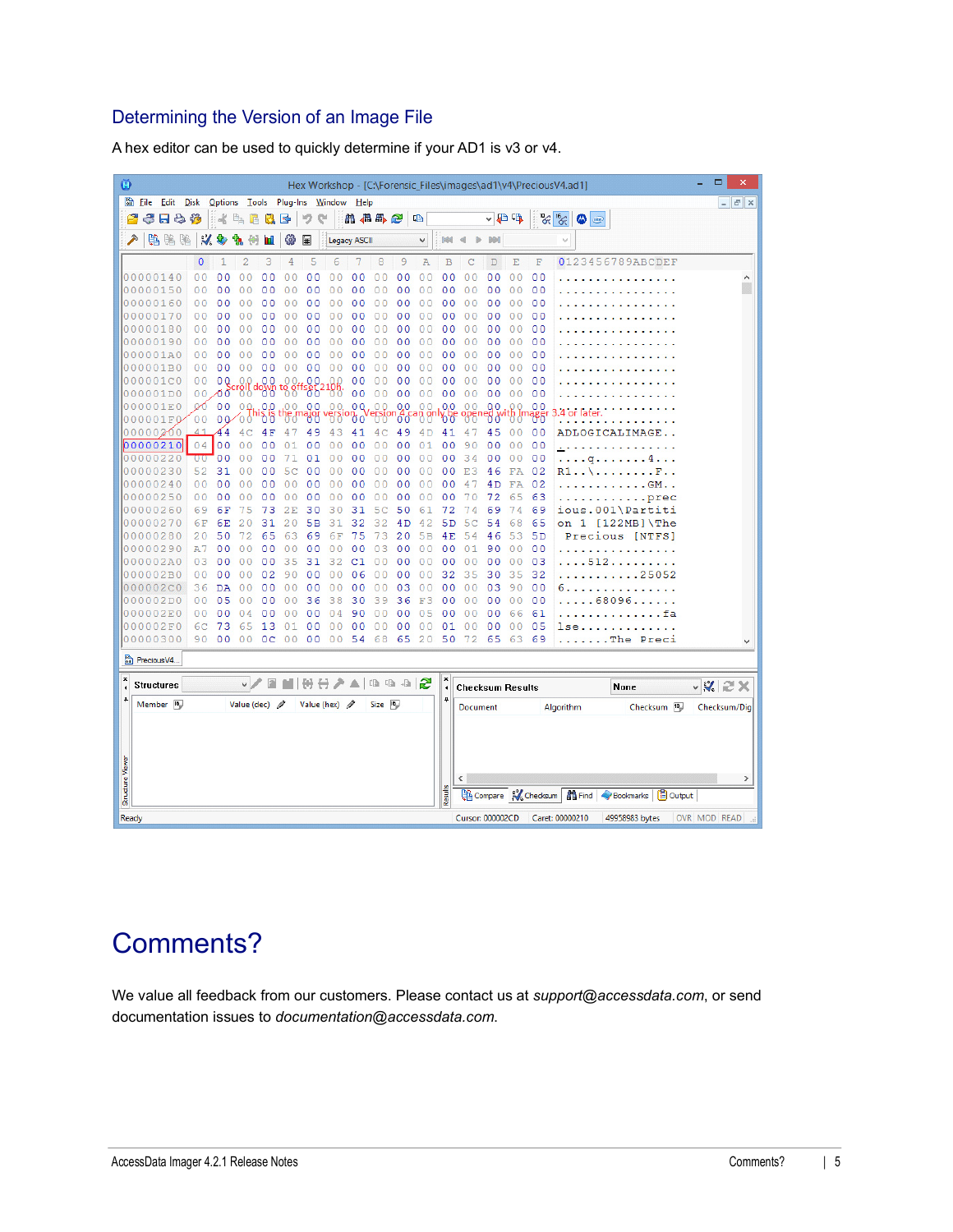# <span id="page-5-0"></span>AccessData Imager 4.2.0 Release Notes

Document Date: 11/21/2017 ©2017 AccessData Group, Inc. All rights reserved.

## **Introduction**

This document lists the changes in this release of AccessData Imager. All known issues published with previous release notes still apply until they are listed under "Fixed Issues."

### Previous Releases

[See AccessData Imager 4.2.0 Release Notes on page](#page-5-0) 6. [See AccessData Imager 3.4.3 Release Notes on page](#page-7-0) 8. [See AccessData Imager 3.4.2 Release Notes on page](#page-8-0) 9. [See AccessData Imager 3.4.1 Release Notes on page](#page-11-0) 12. [See AccessData Imager 3.4.0 Release Notes on page](#page-12-0) 13.

# New Features, Updates, and Fixes in 4.2.0

- Improved handling of UNC paths being written properly to the file list on export. (8383)
- Improved handling of FAT16 images when using the Restore Image functionality. (5078)
- A warning message has been added to FTK Imager when acquiring disk image if the destination disk is the same as the source. (9325)
- Improved handling of the Evidence tree when expanding the nodes in the tree quickly.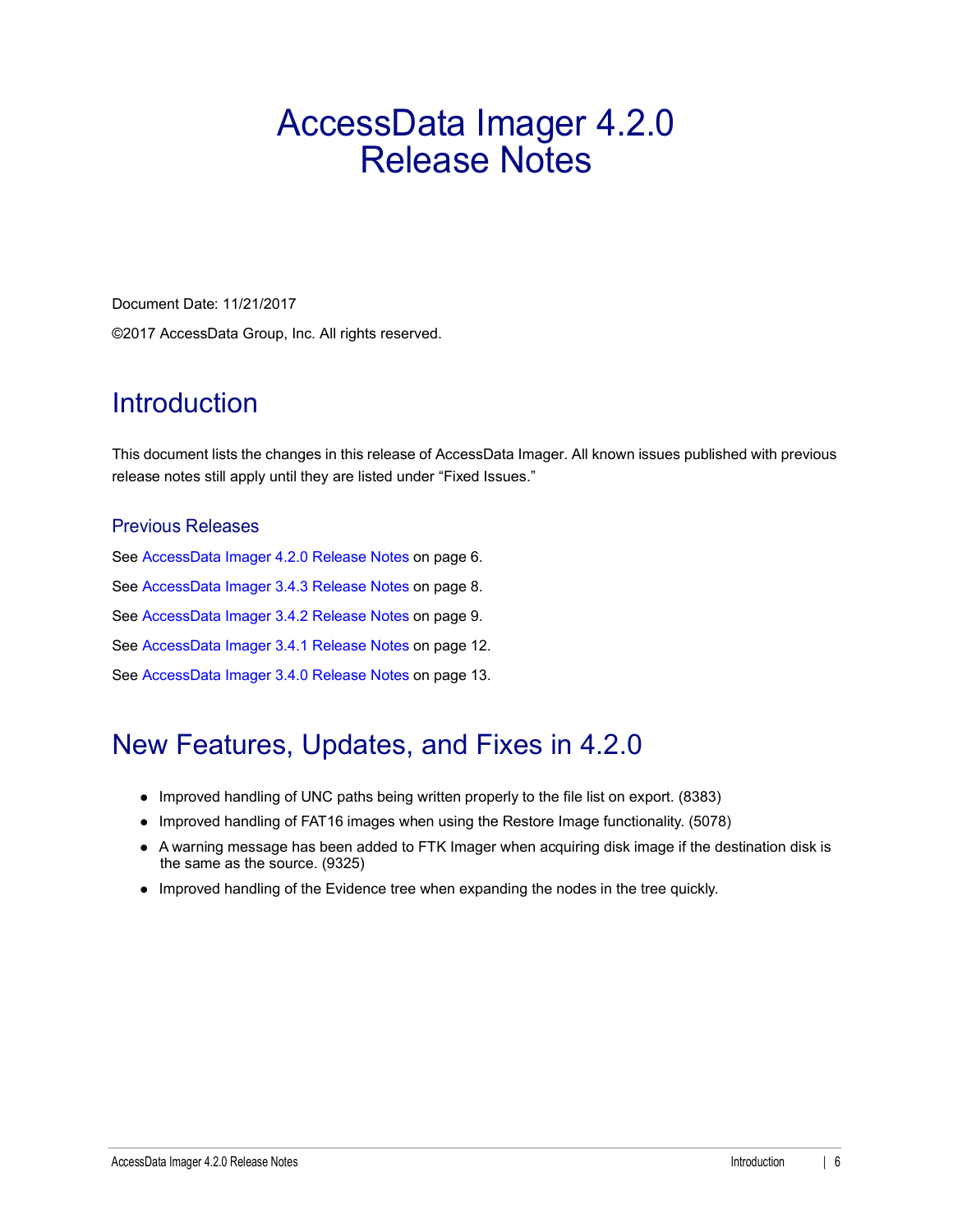# <span id="page-6-0"></span>AccessData Imager 4.1.1 Release Notes

Document Date: 7/19/2017 ©2017 AccessData Group, Inc. All rights reserved.

## **Introduction**

This document lists the changes in this release of AccessData Imager. All known issues published with previous release notes still apply until they are listed under "Fixed Issues."

### Previous Releases

[See AccessData Imager 3.4.3 Release Notes on page](#page-7-0) 8. [See AccessData Imager 3.4.2 Release Notes on page](#page-8-0) 9. [See AccessData Imager 3.4.1 Release Notes on page](#page-11-0) 12. [See AccessData Imager 3.4.0 Release Notes on page](#page-12-0) 13.

# New Features, Updates, and Fixes in 4.1.1

- Application memory usage and stability has been improved.
- Improved handling of compressed files in HFS+ file systems. (1140)
- Improved handling of compressed files in Mac images. (6727/6729)
- Improved handling of deleted partitions in a GPT. (7030)
- The Export Hash List has been updated to better handle Chinese characters. (7364)
- Application Usage times for certain datetime files are displayed completely. (35526)
- Improved handling of AD1 files that have zip files within zip files. (2526)
- Improved stability when performing an Export File Hash List. (7887)
- Improved stability when adding evidence and browsing to a network location. (7887)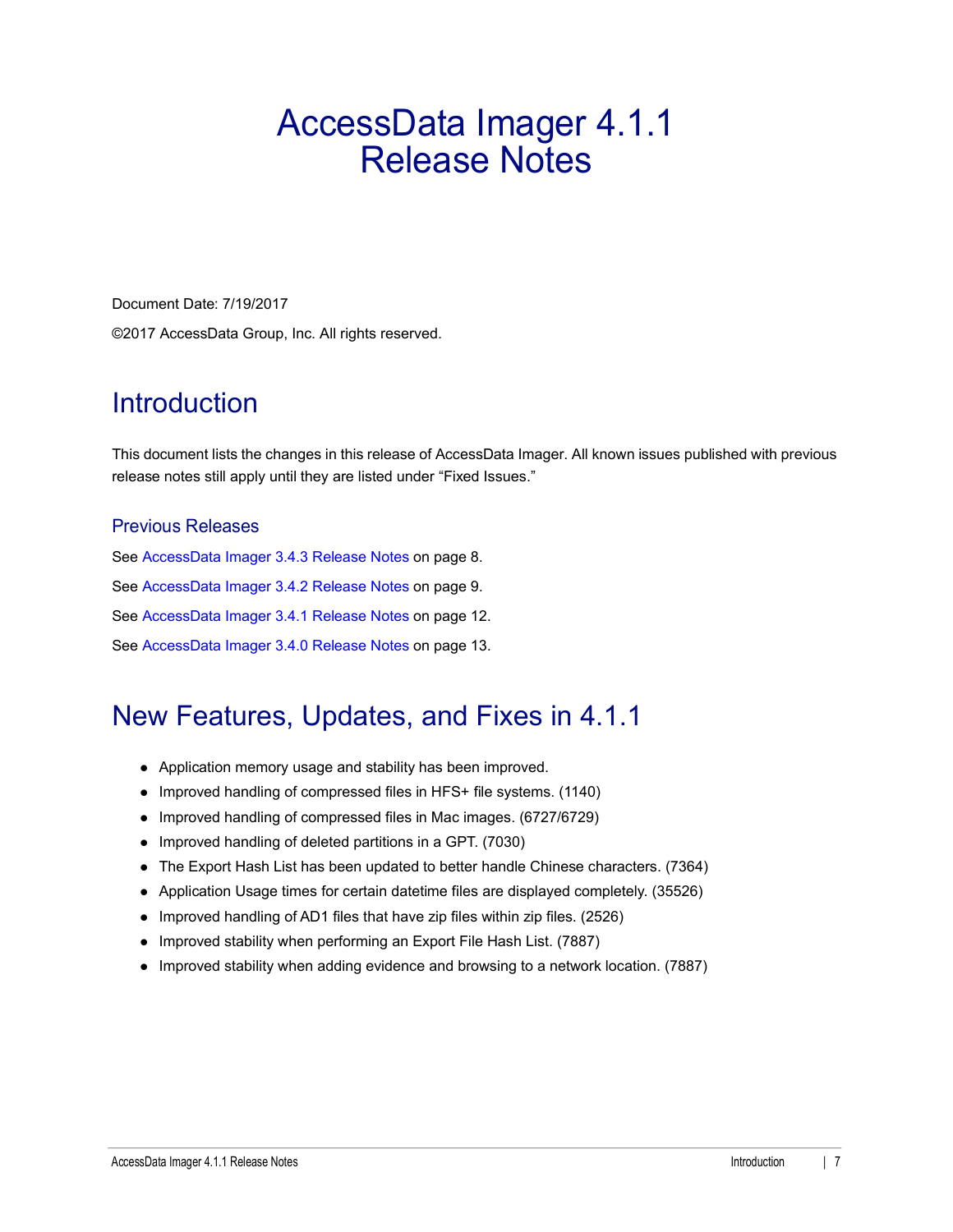# <span id="page-7-0"></span>AccessData Imager 3.4.3 Release Notes

Document Date: 11/4/2016 ©2016 AccessData Group, Inc. All rights reserved.

# **Introduction**

This document lists the changes in this release of AccessData Imager. All known issues published with previous release notes still apply until they are listed under "Fixed Issues."

# New Features and Updates

•Imager has been updated to not be susceptible to the following issue: http://www.kb.cert.org/vuls/id/707943. All DLLs are loaded securely.

# Important Things to Know

[See Important Things to Know - Imager 3.4.2 and later on page](#page-8-1) 9.

# Comments?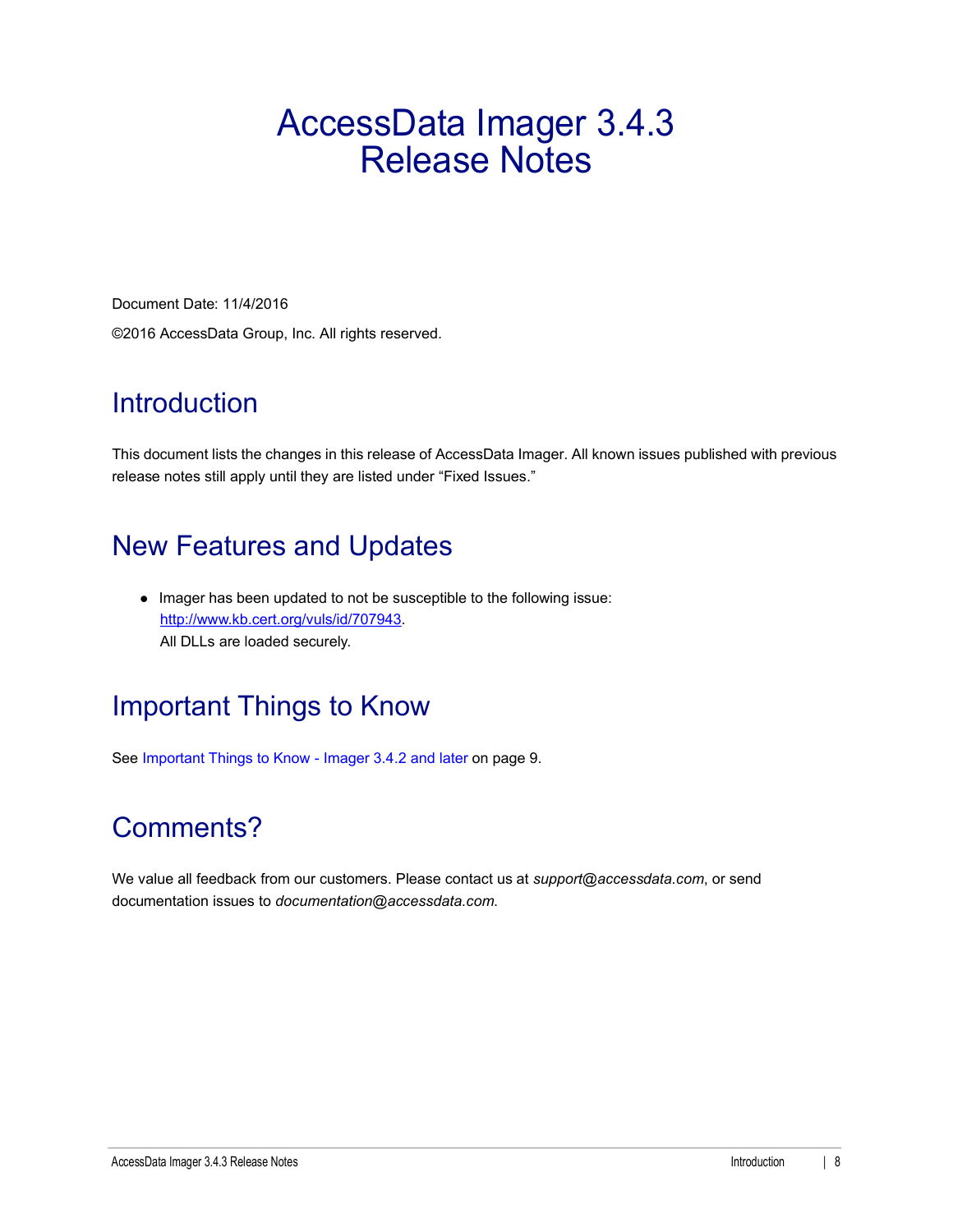# <span id="page-8-0"></span>AccessData Imager 3.4.2 Release Notes

Document Date: 3/29/2016 ©2015 AccessData Group, Inc. All rights reserved.

# **Introduction**

This document lists the changes in this release of AccessData Imager. All known issues published with previous release notes still apply until they are listed under "Fixed Issues."

# New Features and Updates

- This version of Imager creates AD1s in a new AD1 v4 format, which is unreadable by FTK, Summation, or eDiscovery versions 5.6 and earlier. [See Version compatibilty on page](#page-9-0) 10.
- Imager is now a 64-bit application.
- The installation files are signed with SHA-256.
- NTFS:
	- Support for more ACE/ACL types.
	- Fixed a divide by zero bug that sometimes caused a disk image to fail to process.
- FAT: Better support for deleted files with Unicode names.
- Fixed an issue that caused an infinite loop when processing Relatek zip files.
- AT/MBR partitioning: Fixed an issue that caused a handle extended partition boot record with invalid entry error. (TFS 31373)

### <span id="page-8-1"></span>Important Things to Know - Imager 3.4.2 and later

- Image mounting requires the latest Imager drivers be used on the computer. (58791) To ensure the latest drivers are used, complete the following steps:
	- 1. As administrator, open a command prompt, and execute the following commands: sc delete cbdisk
	- sc delete cbdisk2
	- 2. Reboot the computer.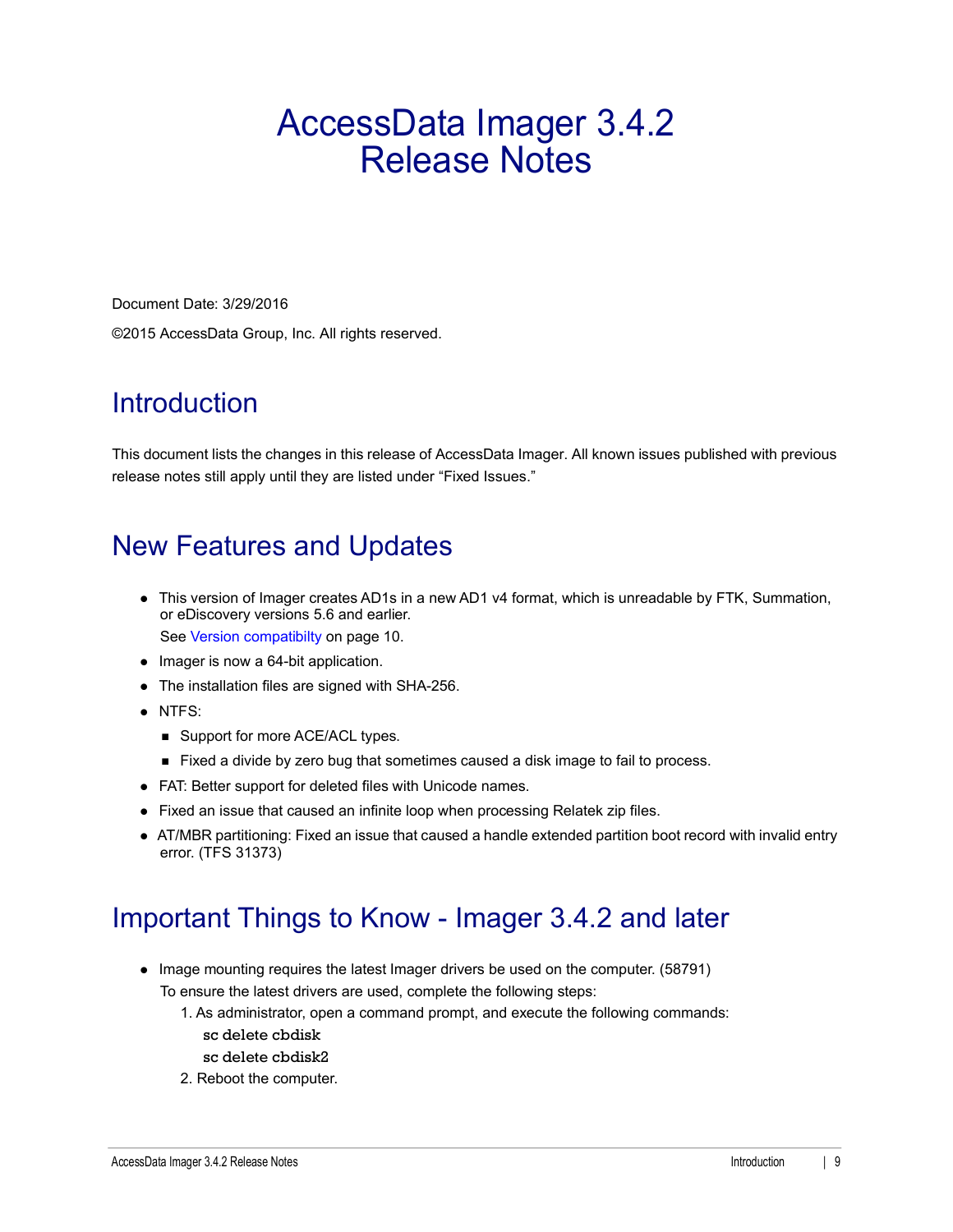- FTK Imager does not have HPA or DCO support but can leverage technology (like some write-blockers) that make the information available during acquisition.
- When installing Imager, a prompt to install device software from the company *EldoS Corporation*  appears. In order to complete the Imager install, you must select the option to *Always trust software from EldoS Corporation* and then click **Install**.

### <span id="page-9-0"></span>*Version compatibilty*

AccessData has produced a new AD1v4 image format that is different than the previous AD1v3 format. Older versions of AccessData products cannot recognize the new v4 format.

As a result, two versions of Imager are available to download and use:

- $\bullet$  Imager 3.4.0
- Imager 3.4.2 (and later)

Use the following table to understand which products can use which AD1 format.

#### **AD1 Image versions and supported applications**

| Imager 3.4.1 and later<br>$\bullet$ FTK 6.0 and later<br>Summation 6.0 and later<br>eDiscovery 6.0 and later           | If you create an AD1 using one of these products, it is created only in<br>the new v4 format.<br>• These products can read either AD1v3 or AD1v4 image files.                                                                                                                                    |
|------------------------------------------------------------------------------------------------------------------------|--------------------------------------------------------------------------------------------------------------------------------------------------------------------------------------------------------------------------------------------------------------------------------------------------|
| Imager $3.4.0$                                                                                                         | • This version can read either AD1v3 or AD1v4 files but creates only<br>AD1v3 files.<br>Use this version when working with AD1 files for 5.x versions of FTK,<br>Summation, or eDiscovery<br>• You can use this version to open an AD1 $v4$ file and save it as an AD1 $v3$<br>file. (See below) |
| $\bullet$ FTK 5.x and earlier<br>Summation 5.x and earlier<br>• eDiscovery 5.x and earlier<br>Imager 3.3.x and earlier | These products can read only AD1v3 files.<br>These products can create only AD1v3 files.<br>$\bullet$                                                                                                                                                                                            |

### Converting v4 image files to v3

It is important to note that AD1 files created in 6.x versions of FTK, Summation, or eDiscovery are the v4 format and cannot be read by 5.x versions and earlier of those products as well as Imager 3.3.x and earlier. Using an older version of Imager will result in an "Image detection failed" error.

However, you can open a v4 file in Imager 3.4.0 (only) and save it as a v3 file.

To use Imager 3.4.0 to convert a v4 file to a v3 file, note the following:

- The verification hashes will be different because a v4 AD1 includes GUID tables that get hashed.
- To avoid having the top-level (filesystem) node's name changed, the AD1 should be created by doing the following:
	- Correct: **File > Create Disk Image** (follow wizard)
	- Incorrect: Add AD1, expand, right click on filesystem node in tree, Export Logical Image (AD1) **Note:** Note: An AD1 image is not really a disk image even though the option you use is *Create Disk Image*.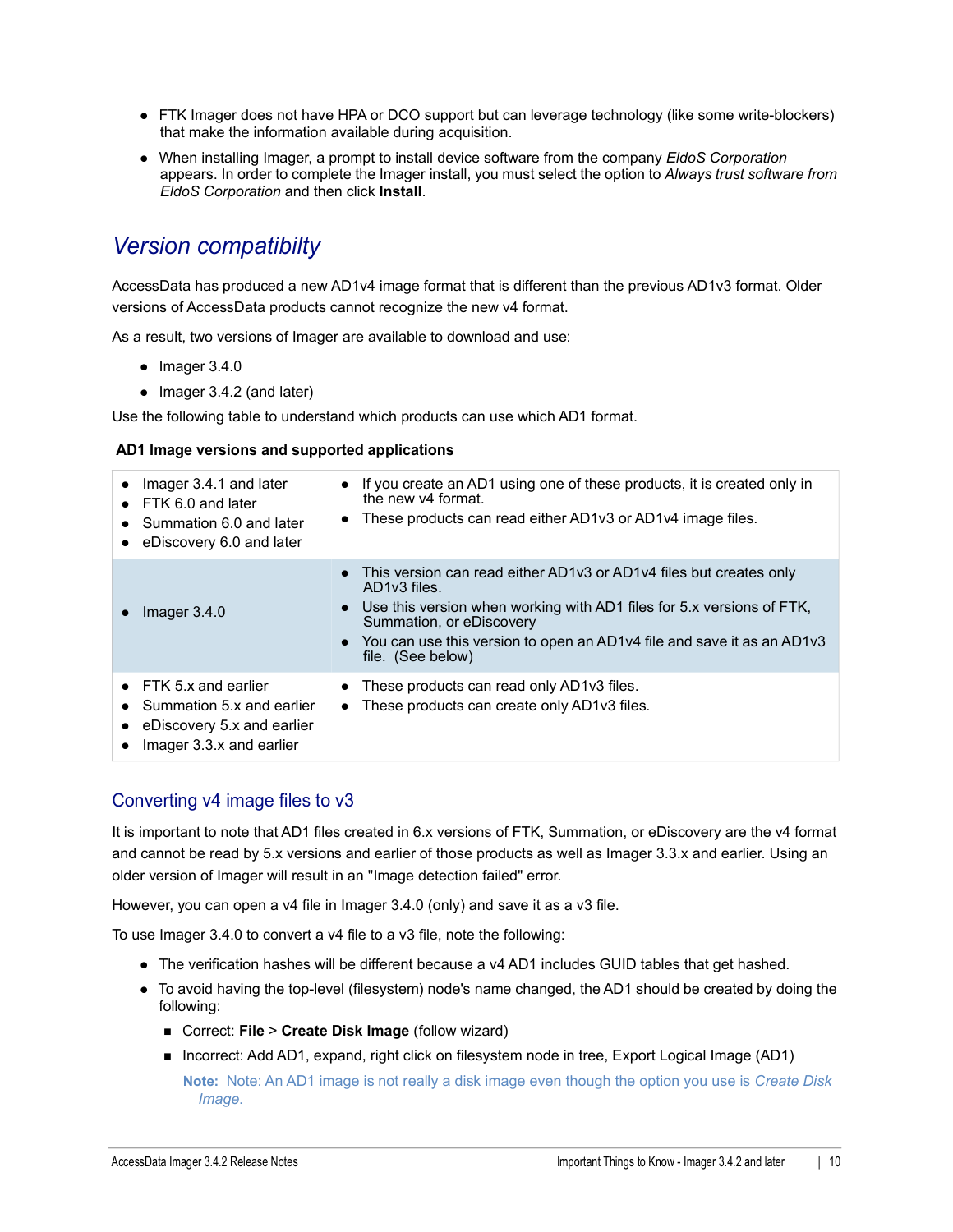### Determining the Version of an Image File

| Õ                |                           |    |                |                 |                          |                 |                           |                |                                    |                     |                          |                |                            |                                    |                                  |                |                |                           | Hex Workshop - [C:\Forensic_Files\images\ad1\v4\PreciousV4.ad1] | Ξ<br>$\boldsymbol{\mathsf{x}}$ |
|------------------|---------------------------|----|----------------|-----------------|--------------------------|-----------------|---------------------------|----------------|------------------------------------|---------------------|--------------------------|----------------|----------------------------|------------------------------------|----------------------------------|----------------|----------------|---------------------------|-----------------------------------------------------------------|--------------------------------|
|                  | <b>Con</b> Eile Edit Disk |    |                |                 |                          |                 |                           |                | Options Tools Plug-Ins Window Help |                     |                          |                |                            |                                    |                                  |                |                |                           |                                                                 | $ F$ $x$                       |
|                  | 子日も移                      |    |                | oK.             | $A$ $A$ $B$              |                 | B                         | りゃ             |                                    | 品相串之                |                          |                | 唱                          |                                    |                                  | 、日日            |                |                           | $\frac{10}{6}$ $\frac{16}{6}$<br>$\bigcirc$ and                 |                                |
|                  |                           |    |                |                 |                          |                 |                           |                |                                    |                     |                          |                |                            |                                    |                                  |                |                |                           |                                                                 |                                |
|                  | 电离用                       |    | $\mathcal{L}$  | Đ               | 馓                        |                 | 磕                         | Ħ              |                                    | <b>Legacy ASCII</b> |                          |                | v                          | MМ                                 | Þ                                | <b>BOY</b>     |                |                           | $\backsim$                                                      |                                |
|                  |                           |    | $\mathbf{0}$   | $\mathbf{1}$    | $\overline{c}$           | 3               | 4                         | 5              | 6                                  | 7                   | 8                        | 9              | A                          | $\overline{B}$                     | C                                | D              | E              | $\mathbf{F}% _{0}$        | 0123456789ABCDEF                                                |                                |
|                  | 00000140                  |    | 0 <sub>0</sub> | 0 <sub>0</sub>  | $\overline{0}$<br>0      | 0 <sub>0</sub>  | 0<br>$\Omega$             | 0 <sub>0</sub> | 0 <sub>0</sub>                     | 0 <sub>0</sub>      | 0 <sub>0</sub>           | 0 <sub>0</sub> | 0 <sub>0</sub>             | 0 <sub>0</sub>                     | $\overline{0}$<br>$\overline{0}$ | 0 <sub>0</sub> | 0 <sub>0</sub> | 0 <sup>0</sup>            |                                                                 | ۸                              |
|                  | 00000150                  |    | 00             | 00              | 0                        | 0               | 0<br>Ω                    | $\Omega$<br>0  | 0<br>O                             | 00                  | 0 <sub>0</sub>           | 0 <sub>0</sub> | $\Omega$<br>$\Omega$       | 00                                 | $\Omega$<br>0                    | 00             | 0 <sub>0</sub> | 0 <sup>0</sup>            |                                                                 |                                |
|                  | 00000160                  |    | 00             | 00              | 00                       | 0<br>0          | 0<br>$\circ$              | 0<br>0         | 0 <sub>0</sub>                     | 00                  | 00                       | 00             | 00                         | 00                                 | $\circ$<br>0                     | 00             | 0 <sup>0</sup> | 00                        |                                                                 |                                |
|                  | 00000170                  |    | 0 <sub>0</sub> | 0 <sub>0</sub>  | 0 <sup>0</sup>           | 0 <sub>0</sub>  | $\overline{0}$<br>$\circ$ | $\circ$<br>0   | 0 <sub>0</sub>                     | 0 <sub>0</sub>      | 0 <sub>0</sub>           | 0 <sub>0</sub> | 0 <sub>0</sub>             | 0 <sub>0</sub>                     | 0 <sub>0</sub>                   | 0 <sub>0</sub> | 0 <sub>0</sub> | 0 <sub>0</sub>            |                                                                 |                                |
|                  | 00000180                  |    | 0 <sub>0</sub> | 00              | 0 <sup>0</sup>           | 0<br>0          | 0<br>0                    | 0 <sup>0</sup> | 0 <sup>0</sup>                     | 00                  | 00                       | 00             | 00                         | 00                                 | 0 <sup>0</sup>                   | 00             | 0 <sup>0</sup> | 00                        |                                                                 |                                |
|                  | 00000190                  |    | 00             | 00              | 0                        | 0<br>$\Omega$   | 0<br>0                    | 0<br>0         | 00                                 | 00                  | 00                       | 00             | 0<br>$\Omega$              | 00                                 | 0<br>0                           | 00             | 00             | 00                        |                                                                 |                                |
|                  | 000001A0                  |    | 0 <sup>0</sup> | 0 <sup>0</sup>  | 0 <sub>0</sub>           | 0 <sub>0</sub>  | 0<br>$\Omega$             | 0 <sub>0</sub> | 0 <sup>0</sup>                     | 00                  | 0 <sup>0</sup>           | 0 <sub>0</sub> | $\Omega$<br>0              | 0 <sub>0</sub>                     | $\Omega$<br>0                    | 00             | 0 <sup>0</sup> | 0 <sub>0</sub>            |                                                                 |                                |
|                  | 000001B0                  |    | 00             | 0 <sub>0</sub>  | 0 <sub>0</sub>           | 0 <sub>0</sub>  | 0 <sub>0</sub>            | 0 <sub>0</sub> | 0 <sup>0</sup>                     | 00                  | 00                       | 0 <sup>0</sup> | 0<br>$\Omega$              | 0 <sub>0</sub>                     | $\Omega$<br>0                    | 00             | 0 <sup>0</sup> | 00                        |                                                                 |                                |
|                  | 000001C0                  |    | 0 <sub>0</sub> | 0Q              | 0.0                      | 00              | $\Omega$<br>$\Omega$      | 00.            | Ω                                  | 0 <sub>0</sub>      | 0 <sub>0</sub>           | 0 <sub>0</sub> | $\circ$<br>$\circ$         | 0 <sub>0</sub>                     | $\circ$<br>0                     | 0 <sub>0</sub> | 0 <sub>0</sub> | 0 <sup>0</sup>            |                                                                 |                                |
|                  | 000001D0                  |    | 0 <sup>0</sup> | ΛŐ              |                          | roll down<br>00 | to on                     | *მხ            | 10h.<br>00                         | 0 <sub>0</sub>      | 0 <sub>0</sub>           | 0 <sub>0</sub> | 0 <sub>0</sub>             | 0 <sub>0</sub>                     | 0 <sub>0</sub>                   | 0 <sub>0</sub> | 0 <sup>0</sup> | 0 <sub>0</sub>            |                                                                 |                                |
|                  | 000001E0                  |    | QÓ.            |                 | 0000                     | .0,0            | .O<br>$\circ$             | 0 <sub>0</sub> | $\Omega$<br>0.                     | 0Q                  | 00                       | 0.0            | 0<br>$\Omega$              | 0.0                                |                                  | 0,0            |                | 00                        | .4 or later.                                                    |                                |
|                  | 000001F0                  |    | 00             | 00 <sup>2</sup> | O.                       | ბ'ბ             |                           |                |                                    | ò<br>$\circ$        |                          | 0              |                            |                                    |                                  |                |                | ო                         |                                                                 |                                |
|                  | 00000200                  |    | 41             | 44              | 4                        | 4<br>F          | 47                        | 49             | 43                                 | 41                  | 4 <sup>c</sup>           | 49             | 4D                         | 41                                 | 4                                | 45             | 0 <sup>0</sup> | 00                        | ADLOGICALIMAGE                                                  |                                |
|                  | 00000210                  |    | 04             | 0 <sub>0</sub>  | $\circ$<br>0             | 00              | 01                        | 0 <sub>0</sub> | 0 <sup>0</sup>                     | 0 <sub>0</sub>      | 0 <sup>0</sup>           | 0 <sub>0</sub> | 01                         | 0 <sub>0</sub>                     | 9<br>0                           | 0 <sub>0</sub> | 0 <sup>0</sup> | 00                        |                                                                 |                                |
|                  | 00000220                  |    | OΟ             | 0 <sub>0</sub>  | 0 <sub>0</sub>           | 00              | 71                        | 01             | 0 <sub>0</sub>                     | 0 <sub>0</sub>      | 0 <sub>0</sub>           | 0 <sup>0</sup> | $\circ$<br>$\circ$         | 0 <sup>0</sup>                     | 34                               | 0 <sub>0</sub> | 0 <sub>0</sub> | 00                        | q                                                               |                                |
|                  | 00000230                  |    | 52             | 31              | 0 <sub>0</sub>           | 0 <sub>0</sub>  | 5<br>C                    | 0 <sub>0</sub> | 0 <sub>0</sub>                     | 0 <sub>0</sub>      | 0 <sub>0</sub>           | 0 <sub>0</sub> | $\Omega$<br>$\Omega$       | 0 <sub>0</sub>                     | E<br>3                           | 46             | FA             | 02                        | R1.<br>$\cdot$ F $\cdot$ .                                      |                                |
| 0000             | 02                        | 40 | 00             | 00              | 0<br>n                   | 00              | 0<br>$\Omega$             | 00             | 0 <sub>0</sub>                     | 00                  | 00                       | 0 <sub>0</sub> | $\circ$<br>0               | 00                                 | 4                                | 4 D            | FA             | 02                        | $\ldots$ GM. $\ldots$                                           |                                |
|                  | 00000250                  |    | 0 <sub>0</sub> | 00              | 0 <sub>0</sub>           | 0 <sub>0</sub>  | 0 <sub>0</sub>            | 0 <sub>0</sub> | 0 <sub>0</sub>                     | 0 <sub>0</sub>      | 0 <sub>0</sub>           | 0 <sub>0</sub> | 0 <sub>0</sub>             | 0 <sub>0</sub>                     | 70                               | 72             | 65             | 63                        | $\ldots \ldots$ prec                                            |                                |
|                  | 00000260                  |    | 69             | 6F              | 75                       | 73              | 2E                        | 30             | 30                                 | 31                  | 5 <sub>c</sub>           | 50             | 61                         | 72                                 | 74                               | 69             | 74             | 69                        | ious.001\Partiti                                                |                                |
|                  | 00000270                  |    | 6F             | 6E              | 20                       | 31              | 20                        | 5B             | 31                                 | 32                  | 32                       | 4D             | 42                         | 5D                                 | 5 <sub>c</sub>                   | 54             | 68             | 65                        | on $1$ [122MB] \The                                             |                                |
|                  | 00000280                  |    | 20             | 50              | 72                       | 65              | 63                        | 69             | 6F                                 | 75                  | 73                       | 20             | 5B                         | 4E                                 | 54                               | 46             | 53             | 5D                        | Precious [NTFS]                                                 |                                |
|                  | 00000290                  |    | A <sub>7</sub> | 0 <sub>0</sub>  | 00                       | 00              | 00                        | 00             | 00                                 | 00                  | 03                       | 00             | 00                         | 0 <sub>0</sub>                     | 01                               | 90             | 00             | 0 <sup>0</sup>            | $\sim$ $\sim$ $\sim$                                            |                                |
|                  | 000002A0                  |    | 03             | 00              | 0 <sup>0</sup>           | 00              | 35                        | 31             | 32                                 | C1                  | 00                       | 00             | 0 <sup>0</sup>             | 0 <sub>0</sub>                     | 0 <sup>0</sup>                   | 0 <sub>0</sub> | 0 <sup>0</sup> | 03                        | . . 512                                                         |                                |
|                  | 000002B0                  |    | 0 <sup>0</sup> | 00              | 0 <sup>0</sup>           | 02              | 90                        | 0 <sub>0</sub> | 0 <sub>0</sub>                     | 06                  | 0 <sup>0</sup>           | 0 <sub>0</sub> | $\overline{0}$<br>$\circ$  | 32                                 | 35                               | 30             | 35             | 32                        | $\ldots \ldots 25052$                                           |                                |
|                  | 000002C0                  |    | 36             | DA              | 0 <sup>0</sup>           | 00              | 0<br>$\circ$              | 00             | 0 <sub>0</sub>                     | 00                  | 0 <sub>0</sub>           | 03             | $\overline{0}$<br>$\theta$ | 0 <sub>0</sub>                     | $\circ$<br>$\overline{0}$        | 03             | 90             | 0 <sub>0</sub>            | 6                                                               |                                |
|                  | 000002D0                  |    | 0 <sup>0</sup> | 05              | 0 <sup>0</sup>           | 0 <sub>0</sub>  | 0<br>$\overline{0}$       | 3<br>6         | 38                                 | 30                  | 39                       | 36             | F<br>з                     | 00                                 | $\circ$<br>0                     | 0 <sub>0</sub> | 0 <sub>0</sub> | 00                        | .68096                                                          |                                |
|                  | 000002E0                  |    | 0 <sub>0</sub> | 00              | 0 <sub>4</sub>           | 00              | 0<br>$\Omega$             | 0 <sub>0</sub> | 4<br>0                             | 90                  | 0 <sub>0</sub>           | 0 <sub>0</sub> | $\overline{0}$<br>5        | 0 <sub>0</sub>                     | $\circ$<br>0                     | 00             | 66             | 61                        | fa<br>.                                                         |                                |
|                  | 000002F0                  |    | 6C             | 73              | 6                        | 13              | 0                         | 00             | 0 <sub>0</sub>                     | 00                  | 0 <sup>0</sup>           | 0 <sub>0</sub> | 0 <sub>0</sub>             | 01                                 | $\circ$<br>0                     | 00             | 0 <sub>0</sub> | 0 <sub>5</sub>            | 1se.                                                            |                                |
|                  | 00000300                  |    | 90             | 0 <sup>0</sup>  | 00                       | 0 <sup>c</sup>  | 00                        | 00             |                                    | 00 54 68            |                          |                | 65 20                      | 50                                 | 72                               | 65             | 63             | 69                        | The Preci                                                       |                                |
|                  | <b>PreciousV4</b>         |    |                |                 |                          |                 |                           |                |                                    |                     |                          |                |                            |                                    |                                  |                |                |                           |                                                                 |                                |
| ×                | <b>Structures</b>         |    |                |                 |                          | $\vee$ / $\Box$ |                           |                | ■  평日プ▲  中中中  2                    |                     |                          |                |                            | ×                                  |                                  |                |                |                           |                                                                 |                                |
| 4                |                           |    |                |                 |                          |                 |                           |                |                                    |                     |                          |                |                            | $\ddot{\phantom{1}}$<br>$\uparrow$ | <b>Checksum Results</b>          |                |                |                           | None                                                            | $\vee$ X $\cong$ X             |
|                  | Member <sub>16</sub>      |    |                |                 | Value (dec) $\mathscr P$ |                 |                           |                | Value (hex) $\mathscr P$           |                     | $Size$ <sup>16</sup> $p$ |                |                            |                                    | Document                         |                |                |                           | Checksum 10<br>Algorithm                                        | Checksum/Dig                   |
|                  |                           |    |                |                 |                          |                 |                           |                |                                    |                     |                          |                |                            |                                    |                                  |                |                |                           |                                                                 |                                |
|                  |                           |    |                |                 |                          |                 |                           |                |                                    |                     |                          |                |                            |                                    |                                  |                |                |                           |                                                                 |                                |
|                  |                           |    |                |                 |                          |                 |                           |                |                                    |                     |                          |                |                            |                                    |                                  |                |                |                           |                                                                 |                                |
|                  |                           |    |                |                 |                          |                 |                           |                |                                    |                     |                          |                |                            |                                    |                                  |                |                |                           |                                                                 |                                |
|                  |                           |    |                |                 |                          |                 |                           |                |                                    |                     |                          |                |                            |                                    | $\overline{\phantom{a}}$         |                |                |                           |                                                                 | $\,$                           |
| Structure Viewer |                           |    |                |                 |                          |                 |                           |                |                                    |                     |                          |                |                            | Results                            |                                  |                |                | Compare <b>W</b> Checksum | Find Bookmarks   is Output                                      |                                |
| Ready            |                           |    |                |                 |                          |                 |                           |                |                                    |                     |                          |                |                            |                                    |                                  |                |                |                           | Cursor: 000002CD    Caret: 00000210<br>49958983 bytes           | OVR MOD READ                   |

A hex editor can be used to quickly determine if your AD1 is v3 or v4.

# Comments?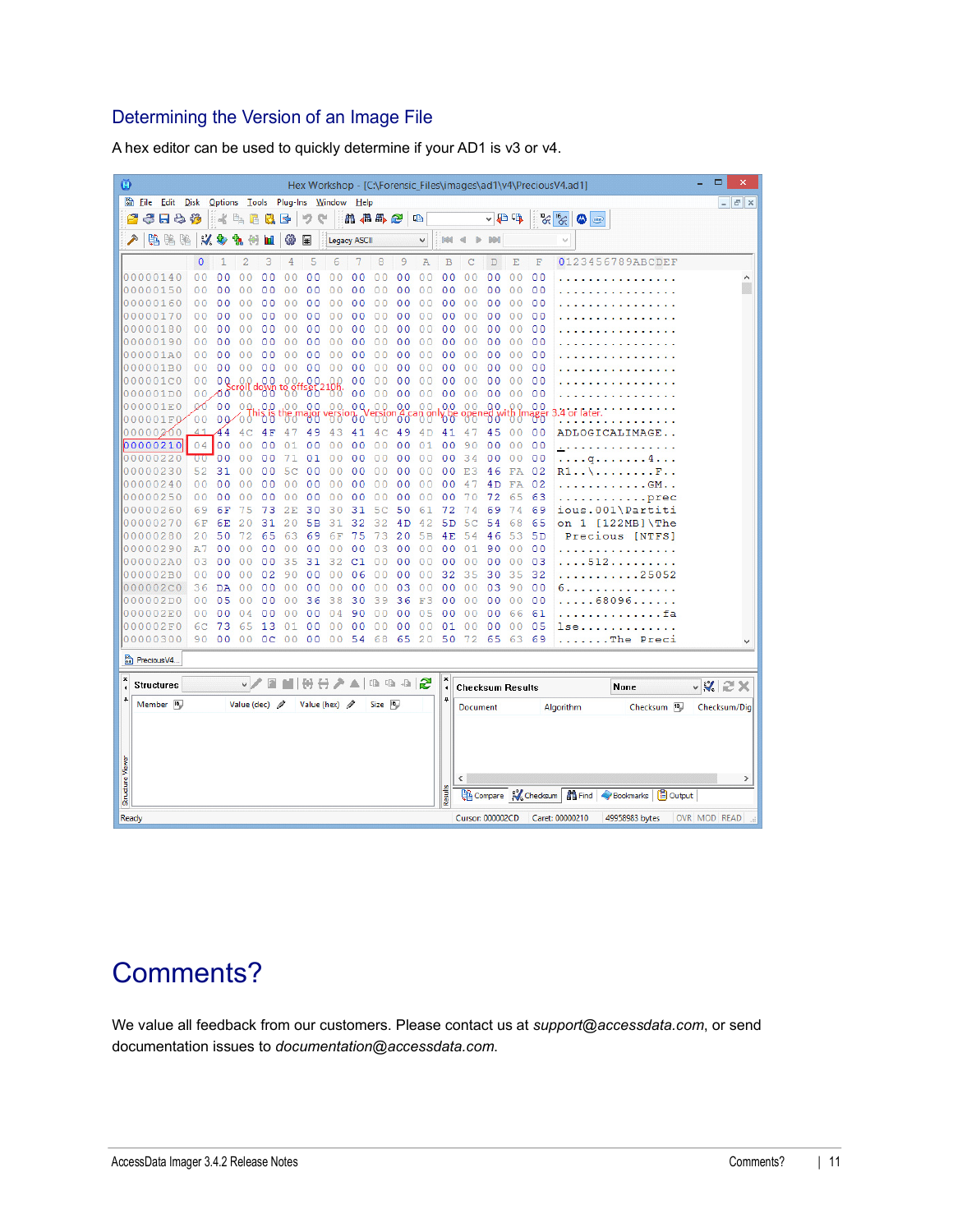# <span id="page-11-0"></span>AccessData Imager 3.4.1 Release Notes

Document Date: 9/22/2015 ©2015 AccessData Group, Inc. All rights reserved.

# **Introduction**

This document lists the changes in this release of AccessData Imager. All known issues published with previous release notes still apply until they are listed under "Fixed Issues."

# Important Things to Know

- Image mounting requires the latest Imager drivers be used on the computer. (58791) To ensure the latest drivers are used, complete the following steps:
	- 1. As administrator, open a command prompt, and execute the following commands:
		- sc delete cbdisk
		- sc delete cbdisk2
	- 2. Reboot the computer.
- FTK Imager does not have HPA or DCO support but can leverage technology (like some write-blockers) that make the information available during acquisition.
- When installing Imager, a prompt to install device software from the company *EldoS Corporation*  appears. In order to complete the Imager install, you must select the option to *Always trust software from EldoS Corporation* and then click **Install**.

# New Features

- AD1 files are created in a new v4 format. [See Version compatibilty on page](#page-9-0) 10.
- The installation files were rebuilt with an updated time stamp on the signature.

# Comments?